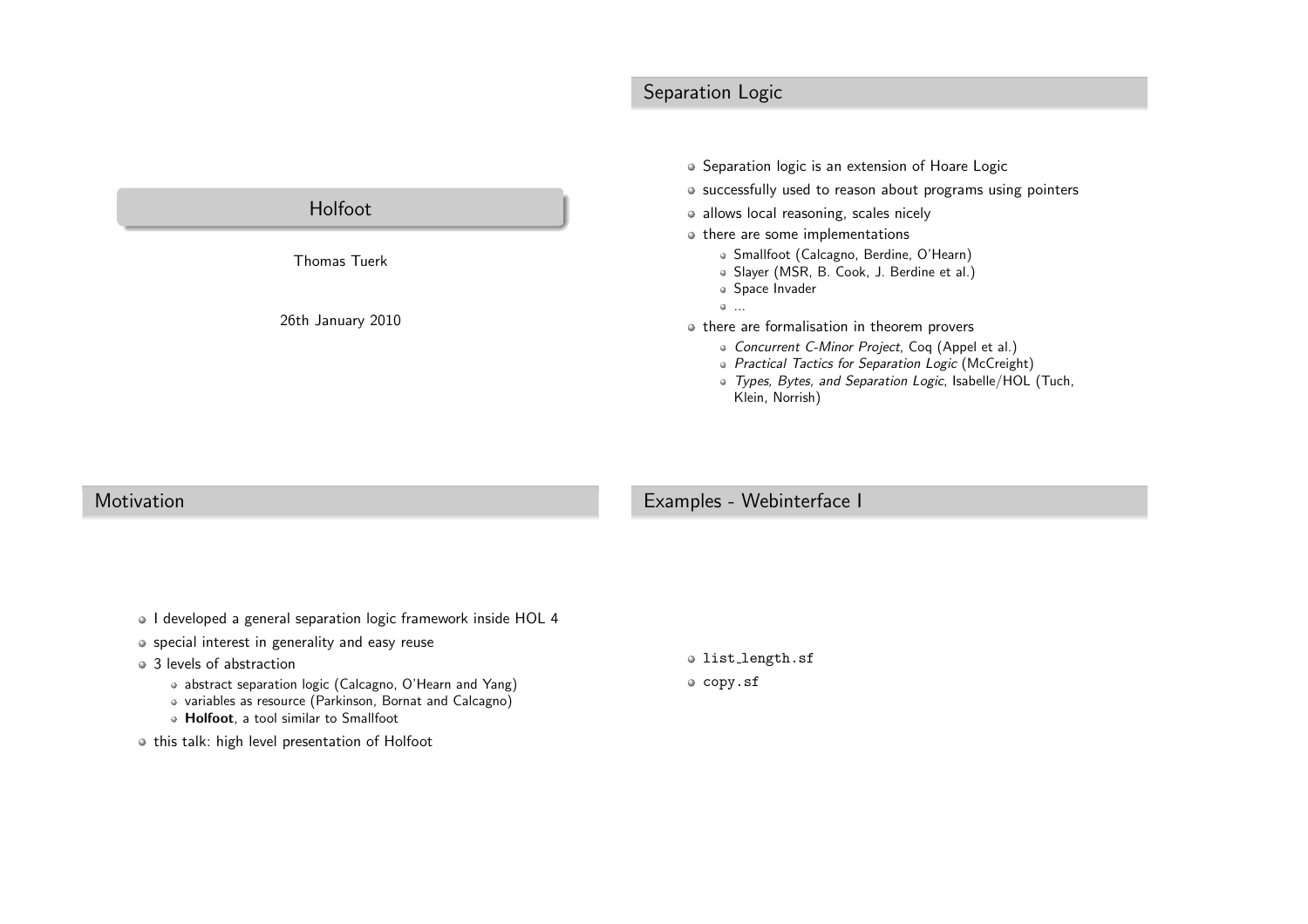# Features - programming language

- simple, low-level imperative toy language
- shared by Smallfoot and Holfoot
- o features
	- $\bullet$  variable assignments / pure expressions
	- heap lookups / assignments
	- conditional execution
	- while loops
	- explicit allocation  $\hspace{0.1mm}/\hspace{0.1mm}$  deallocation of heap cells
	- local and <sup>g</sup>lobal variables
- mutually recursive procedures with call-by-reference andcall-by-value parametersFeatures - specification language<br>
Level imperative toy language<br>
Level imperative toy language<br>
Somethers of the second term in a correctness, i.e. termination is not proved<br>
sea lookups / assignments<br>
sea lookups / assig
	- parallel procedure calls
	- conditional critical regions
	- ...

- 
- -
	-
	-
	-
	-
	-
	-

## Features - comparison

## Examples - extended demo

- Holfoot supports
	- explicit read- / write-permissions
	- data content of lists and trees
	- user defined side-conditions
- Holfoot lacks in comparison to Smallfoot
	- XOR- and double-linked-lists
	- reasoning about resource invariants that share variables withother parts of the program

### Holfoot is implemented inside HOL <sup>4</sup>

- formal semantics of programming language and specifications
- everything is done by proof